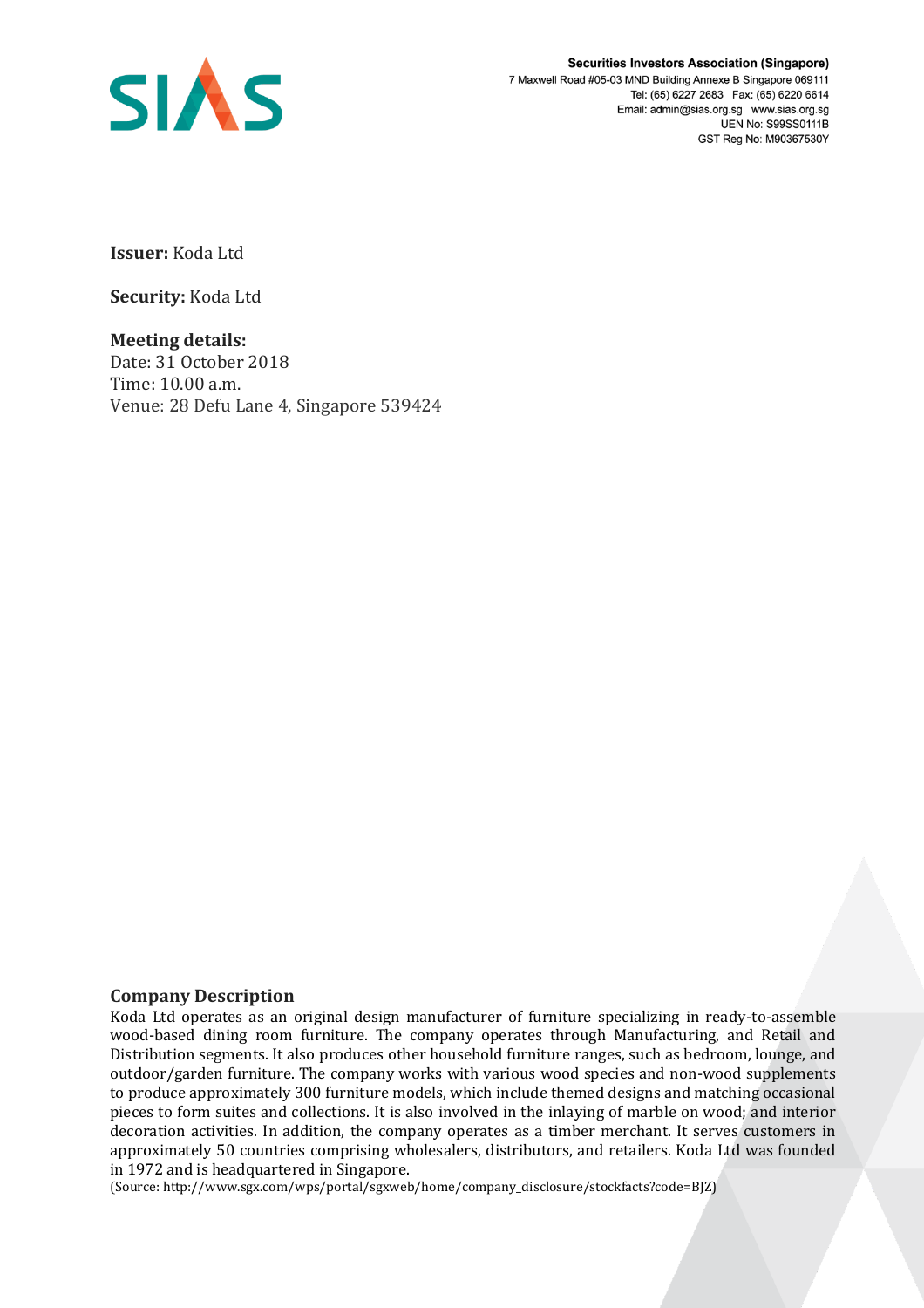

1. Would the board/management provide shareholders with better clarity on the following operational and financial matters? Specifically:

**(i) Commune:** With 45 stores in China as at 30 April 2018 and a target to hit 100 stores by 2020, management has about 2 years to more than double its network of stores in China. The non-executive chairman has expressed his confidence that it is the right time to grow the brand strongly. **Would the non-executive chairman like to elaborate further to help shareholders understand the reasons for his strong conviction? How is the board helping management to ensure that the expansion is built on solid foundations and that management (and the supply chain) will not be overstretched?** 

**In addition, how many stores will the group be opening in the first tier cities, such as Shanghai, Beijing, Shenzhen? Does the group have a differentiated strategy as it moves into the lower-tier cities where the consumer taste and preference, purchasing power, brand awareness and population density may be different?** 

- **(ii) Trade war: The US is the group's single largest export market. Whilst management has said that trade tensions have not affected the exportoriented manufacturing business or Commune, has it evaluated the impact if imported furniture/Vietnam is targeted by the US as part of its more aggressive trade policies?**
- **(iii) Defu Lane head office & warehouse (operations):** The group's property has a lease that will expire on 30 November 2018 and the leasehold property will be subject to approval for any lease extensions to be granted by the lessor at the time of the lease expiry. **Given the short lease balance, can management update shareholders on its plans for the Singapore head office and warehouse? How critical is the Defu Lane site for the group's operations? Would it be prudent for the group to have made plans as part of its business continuity efforts? Does management have a plan B?**
- **(iv) Defu Land head office & warehouse (valuation): As seen in Note 14 (pages 134 to 137 – Property, plant and equipment), can management clarify if the carrying value of the leasehold building (Singapore), i.e. 28 Defu Lane 4, is US\$757,000 as at 30 June 2018? What is the fair value of the property given that its lease will expire on 30 November 2018?**
- **(v) Industry 4.0/Smart manufacturing: With the new industrial property in Vietnam, has management evaluated how it could leverage on technology to implement smart manufacturing processes at its new factory?**

2. Mr Chan Wah Tiong who is retiring pursuant to Regulation 89 of the company's Constitution is seeking his re-election at the Annual General Meeting scheduled to be held on 31 October 2018. Mr Chan was first appointed to the board on 1 October 2001.

In addition, Mr Sim Cheng Huat was first appointed on 1 March 2008.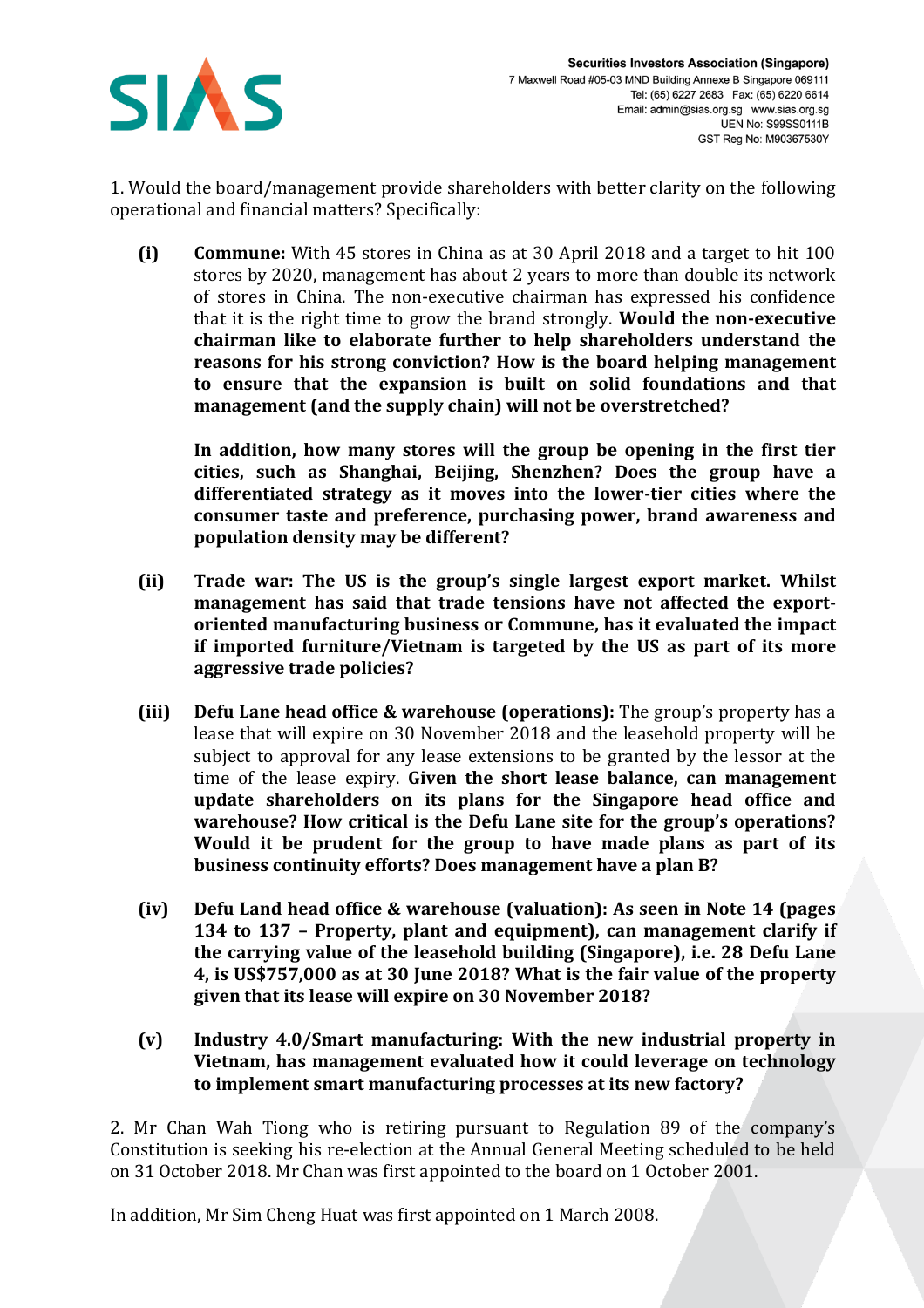

Mr Chan and Mr Sim would have been first appointed to the board for more than 17 years and 10 years respectively. As recommended in the 2012 Code of Corporate Governance, the independence of Mr Sim and Mr Chan, whom each having served on the board for more than 9 years, was subject to particularly rigorous review.

Further, in August 2018, the Monetary Authority of Singapore issued a revised Code of Corporate Governance ("2018 Code"). As a consequence of the revised 2018 Code, the Singapore Exchange will be making amendments to its Listing Rules. The Listing Rule changes will come into effect on 1 January 2019, except for the rules on the 9-year tenure for independent directors and the requirement for independent directors to comprise onethird of the board which come into effect on 1 January 2022. Under the revised Listing Rules, the term of an independent director will be limited to nine years after which the long tenured directors will be subject to a two-tier vote by shareholders.

## **(i) Has the company evaluated the impact of the 2018 Code and the amendments to the Listing Rules on the board?**

The company appointed Mr. Tan Choon Seng and Mr Ying Siew Hon, Francis to the board on 18 November 2016.

- **(ii) Can the nominating committee help shareholders understand what is the search and nominating process for directors, especially independent directors?**
- **(iii) Has the nominating committee reviewed the overall desired competency matrix of the board and identified any gaps in skills or competencies that could be addressed in future director appointments?**

3. At the Extraordinary General Meeting scheduled to be held on 31 October 2018, the company is proposing the adoption of the Koda Performance Share Plan 2018 (PSP2018).

This is set to replace the Koda Performance Share Plan 2008 (PSP2008) which is set to expire and lapse on 28 October 2018.

Under the PSP2008, the shares allotted and issued pursuant to the vesting of awards under the PSP2008 are subject to a two year moratorium from the date such shares are allotted and issued. The company had granted awards to 4 participants, namely, Mr Koh Zhuxian Joshua, Mr Koh Zhulian Julian, Mr Wong Se Sun and Mr Gan Shee Wen. Two associates of controlling shareholders, namely Mr Koh Zhuxian Joshua and Mr Koh Zhulian Julian have been awarded up to 117,000 shares and up to 123,000 shares respectively.

Management had designed the PSP2008 to achieve the following positive objectives:

- (a) to motivate such Employees to optimise standards and efficiency and to maintain a high level of performance and contribution;
- (b) the attraction and retention of Employees whose contributions are important to the long-term growth and profitability of our Group;